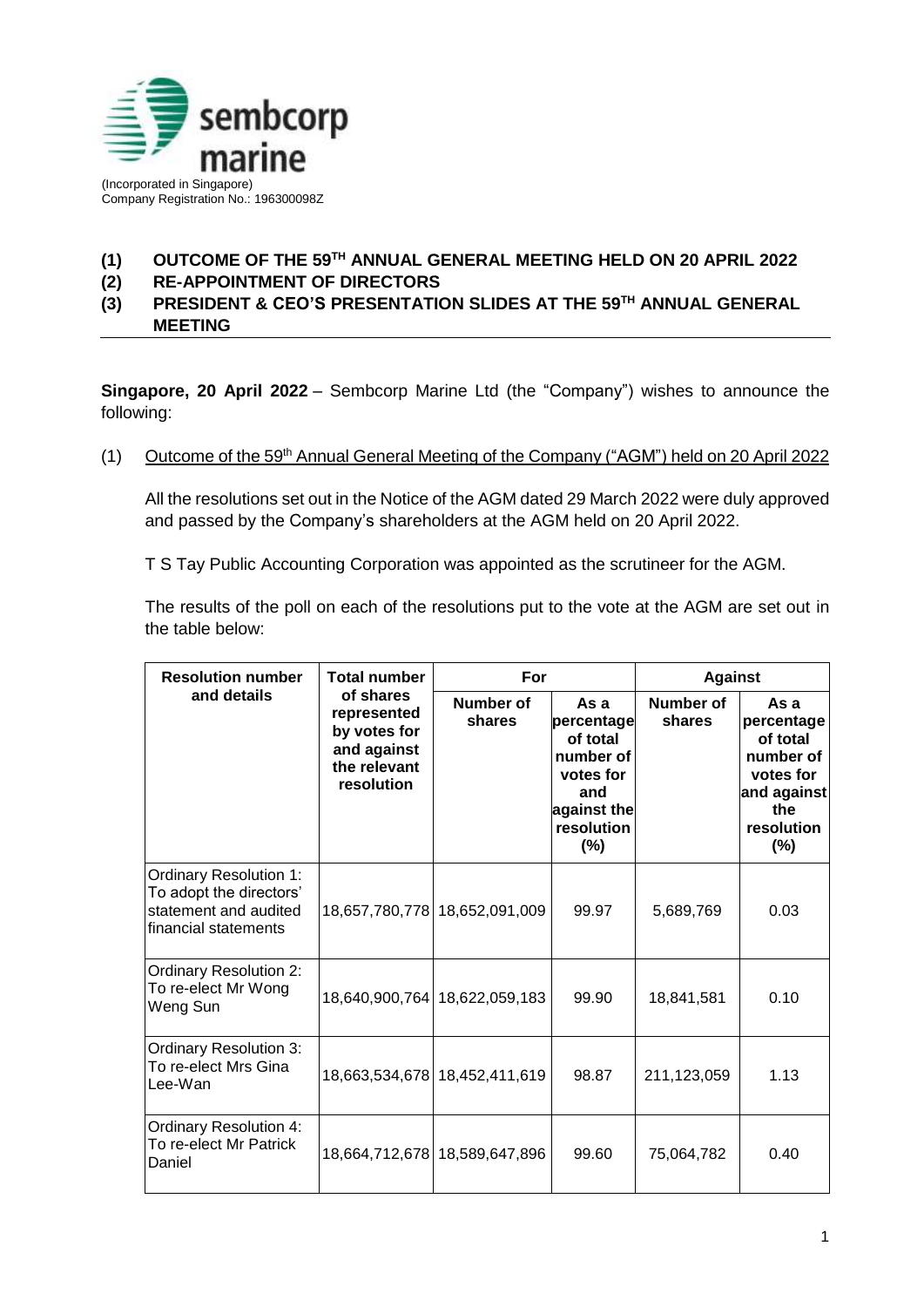| <b>Ordinary Resolution 5:</b><br>To re-elect Mr Tan Wah<br>Yeow                                                                       |               | 18,666,326,478 18,647,484,897 | 99.90 | 18,841,581  | 0.10 |
|---------------------------------------------------------------------------------------------------------------------------------------|---------------|-------------------------------|-------|-------------|------|
| Ordinary Resolution 6:<br>To re-elect Mr Yap<br>Chee Keong                                                                            |               | 18,666,326,478 18,651,394,630 | 99.92 | 14,931,848  | 0.08 |
| <b>Ordinary Resolution 7:</b><br>To approve directors'<br>fees for the year ending<br>31 December 2022                                |               | 18,630,690,864 18,624,999,995 | 99.97 | 5,690,869   | 0.03 |
| <b>Ordinary Resolution 8:</b><br>To re-appoint KPMG<br>LLP as auditors and to<br>authorise the directors<br>to fix their remuneration |               | 18,666,327,478 18,660,616,109 | 99.97 | 5,711,369   | 0.03 |
| Ordinary Resolution 9:<br>To approve the renewal<br>of the Share Issue<br>Mandate                                                     |               | 18,666,327,478 18,556,805,713 | 99.41 | 109,521,765 | 0.59 |
| <b>Ordinary Resolution 10:</b><br>To approve the renewal<br>of the Share Plan<br>Mandate                                              |               | 18,666,325,478 18,624,721,475 | 99.78 | 41,604,003  | 0.22 |
| <b>Ordinary Resolution 11:</b><br>To approve the renewal<br>of the Interested Person<br><b>Transactions Mandate</b>                   | 1,499,666,906 | 1,493,975,037                 | 99.62 | 5,691,869   | 0.38 |
| <b>Ordinary Resolution 12:</b><br>To approve the renewal<br>of the Share Purchase<br>Mandate                                          |               | 18,664,194,766 18,658,504,897 | 99.97 | 5,689,869   | 0.03 |

Details of the parties who were required to abstain from voting on certain resolutions are set out below:

| <b>Resolution number and details</b>                            | <b>Name</b>       | <b>Total number</b><br>of shares |
|-----------------------------------------------------------------|-------------------|----------------------------------|
| <b>Ordinary Resolution 2</b><br>- To re-elect Mr Wong Weng Sun  | Mr Wong Weng Sun  | 25,425,714                       |
| <b>Ordinary Resolution 3</b><br>- To re-elect Mrs Gina Lee-Wan  | Mrs Gina Lee-Wan  | 2,791,800                        |
| <b>Ordinary Resolution 4</b><br>- To re-elect Mr Patrick Daniel | Mr Patrick Daniel | 1,613,800                        |
| <b>Ordinary Resolution 5</b><br>- To re-elect Mr Tan Wah Yeow   | Mr Tan Wah Yeow   | 1,304,200                        |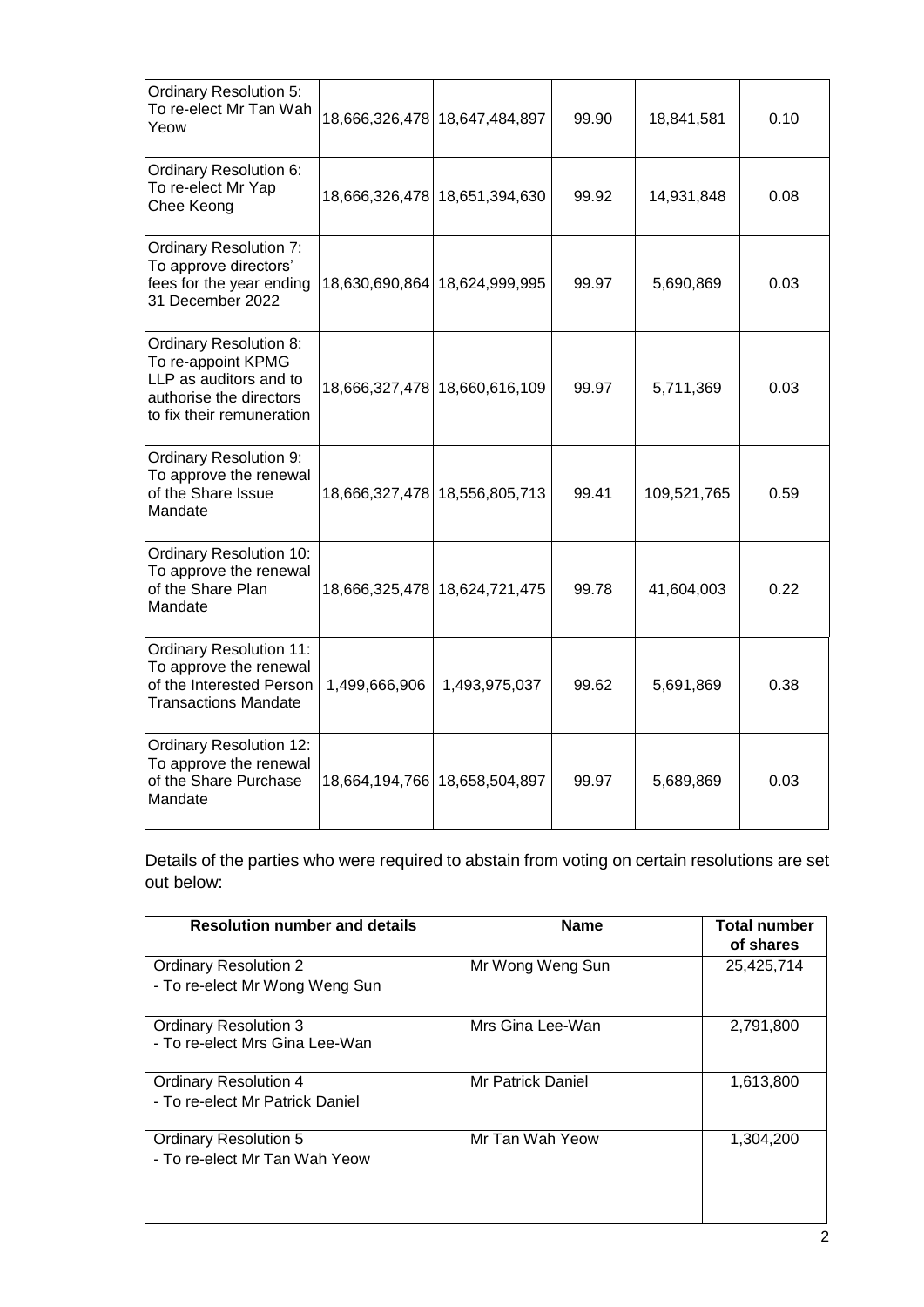| <b>Ordinary Resolution 6</b>               | Mr Yap Chee Keong              | 897,485        |
|--------------------------------------------|--------------------------------|----------------|
| - To re-elect Mr Yap Chee Keong            |                                |                |
|                                            |                                |                |
| <b>Ordinary Resolution 7</b>               | Tan Sri Mohd Hassan Marican    | 9,694,126      |
| - To approve directors' fee for the year   | Mr Yap Chee Keong              | 897,485        |
| ending 31 December 2022                    | Mr Wong Weng Sun               | 25,425,714     |
|                                            | Mr Eric Ang Teik Lim           | 340,500*       |
|                                            | Mr Bob Tan Beng Hai            | 3,933,000      |
|                                            | Mrs Gina Lee-Wan               | 2,791,800      |
|                                            | Mr William Tan Seng Koon       | 1,652,800      |
|                                            | <b>Mr Patrick Daniel</b>       | 1,613,800      |
|                                            | Mr Tan Wah Yeow                | 1,304,200      |
|                                            | Mr Koh Chiap Khiong            | 7,110,474      |
| <b>Ordinary Resolution 11</b>              | Tan Sri Mohd Hassan Marican    | 9,694,126      |
| - To approve the renewal of the Interested | Mr Yap Chee Keong              | 897,485        |
| <b>Person Transactions Mandate</b>         | Mr Wong Weng Sun               | 25,425,714     |
|                                            | Mr Eric Ang Teik Lim           | 340,500*       |
|                                            | Mr Bob Tan Beng Hai            | 3,933,000      |
|                                            | Mrs Gina Lee-Wan               | 2,791,800      |
|                                            | Mr William Tan Seng Koon       | 1,652,800      |
|                                            | <b>Mr Patrick Daniel</b>       | 1,613,800      |
|                                            | Mr Tan Wah Yeow                | 1,304,200      |
|                                            | Mr Koh Chiap Khiong            | 7,110,474      |
|                                            | Startree Investments Pte Ltd   | 17,131,025,958 |
|                                            | ("Startree")                   |                |
|                                            | Subsidiaries and/or associated | 583,345        |
|                                            | companies of Temasek Holdings  |                |
|                                            | (Private) Limited (other than  |                |
|                                            | Startree)                      |                |
|                                            |                                |                |

*\* Includes deemed interest*

## (2) Re-appointment of directors

Mr Wong Weng Sun, who has been re-elected as a director of the Company, remains as a member of the Executive Committee. He is the President & Chief Executive Officer of the Company and is considered a non-independent director of the Company.

Mrs Gina Lee-Wan, who has been re-elected as a director of the Company, remains as a member of the Board Risk Committee and Special Committee. She is considered an independent director of the Company.

Mr Patrick Daniel, who has been re-elected as a director of the Company, remains as a member of the Audit Committee, Executive Committee, Executive Resource & Compensation Committee and Nominating Committee. He has also been appointed as the Chairman of the Executive Resource & Compensation Committee and Nominating Committee with effect from the conclusion of the AGM. He is considered an independent director of the Company.

Mr Tan Wah Yeow, who has been re-elected as a director of the Company, remains as the Chairman of the Audit Committee and a member of the Board Risk Committee. He is considered an independent director of the Company.

Mr Yap Chee Keong, who has been re-elected as a director of the Company, remains as the Deputy Chairman of the Board of Directors and a member of the Executive Committee. He is considered an independent director of the Company.